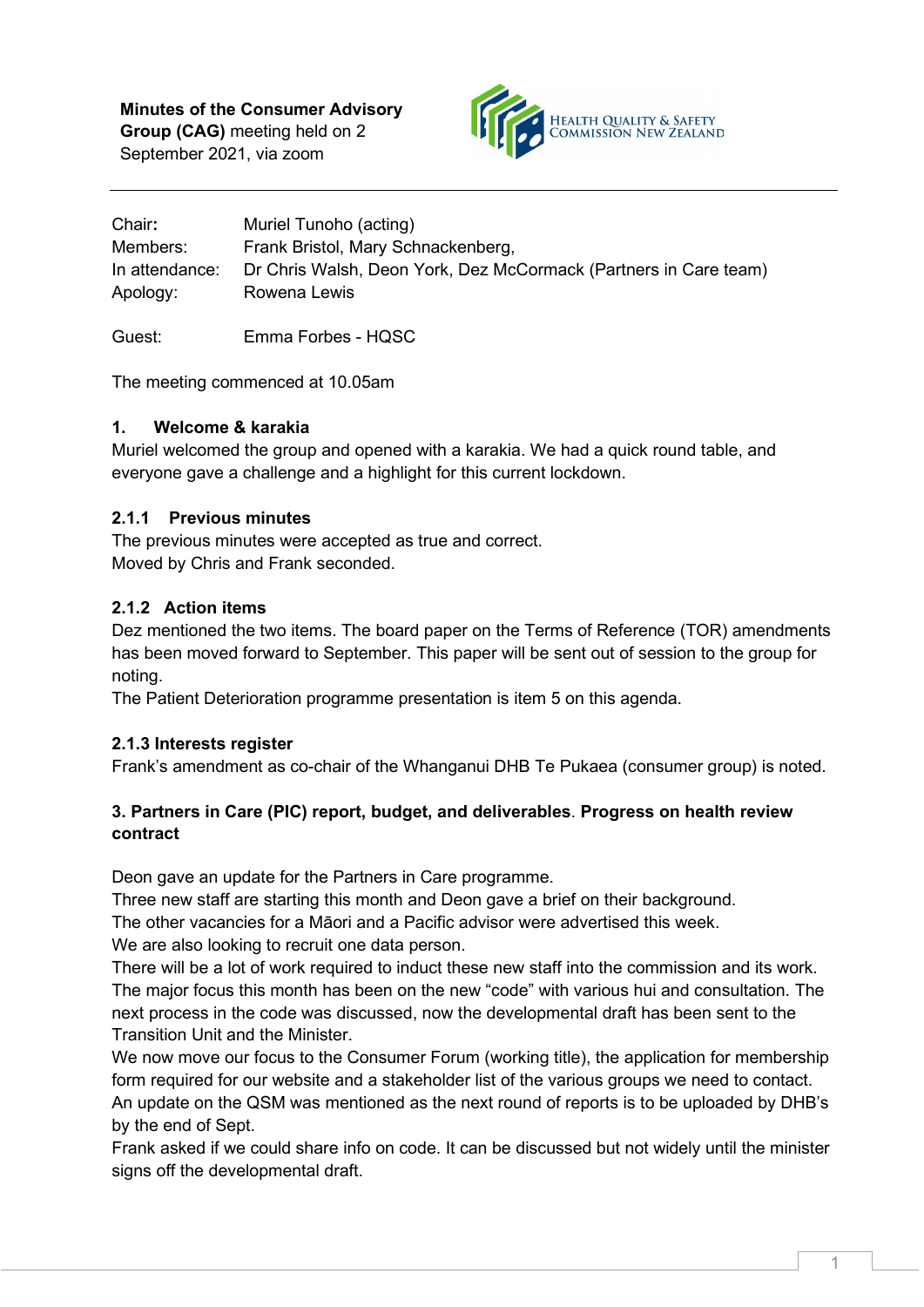### **4**. **Members environmental scan**

# **Mary**

Busy trying to get COVID information out in alternative formats re what to do and vaccinations etc. Marketing this has its challenges in telling people where the info is. There's a lot of fake news getting in the way. e.g., taxi service suspended at Level 4 for the blind. Difficult to get people listening to safe sources of info. Concerned for people off-line as talk-back radio is often at best, inaccurate.

This Level 4 is better and kinder that last year with service providers really pulling together to deliver services all round.

### **Frank**

Frank, thru Balance Aotearoa is involved heavily in the COVID vaccination rollout plan for the mental health area but also for other groups i.e., homeless. See [www.ngatahiora.info](http://www.ngatahiora.info/) for more information. Mental Health & Addiction (MHA) Consumer advisors getting called on to focus on COVID related work. MHA service teams appear to be working well remotely but home visits continue as appropriate.

Further work being done on the reduction of seclusion. Rather than relying on acute inpatient beds, focus emerging for peer run sub-acute alternatives for admission and having it more evenly spread throughout the country.

Lots of Zoom meetings and Zoom fatigue is more prevalent as it is easier to go from one zui straight into another zui without breaks.

### **Muriel**

COVID dominating health services. Her organisation is inspired by the work being done in the Auckland pacific communities and this has given the impetus down in the CCDHB area with primary care services to promote care and vaccinations.

There is a struggle with core base funding in the demand for doing this extra work, when a lot of other money seems to be going to other services. COVID does present its unique challenges especially for not-for-profit providers. Funding in the long term still needs to be addressed for providers with the most vulnerable populations.

With ETU work – providing information zooms to members around COVID.

Following these member scans, Chris sought the groups OK to send these points to ESLT for their info. The group agreed but would like to see draft before it goes to ESLT.

### **5. Presentation/discussion on Patient Deterioration programme**

Emma gave a presentation on this programme which has since wound up. There was positive feedback on the presentation and the resources that had been made available – particularly the visual aids. These were distributed to members after the hui.

### **6. Board paper feedback**

The annual report paper was not ready and will be sent out of session.